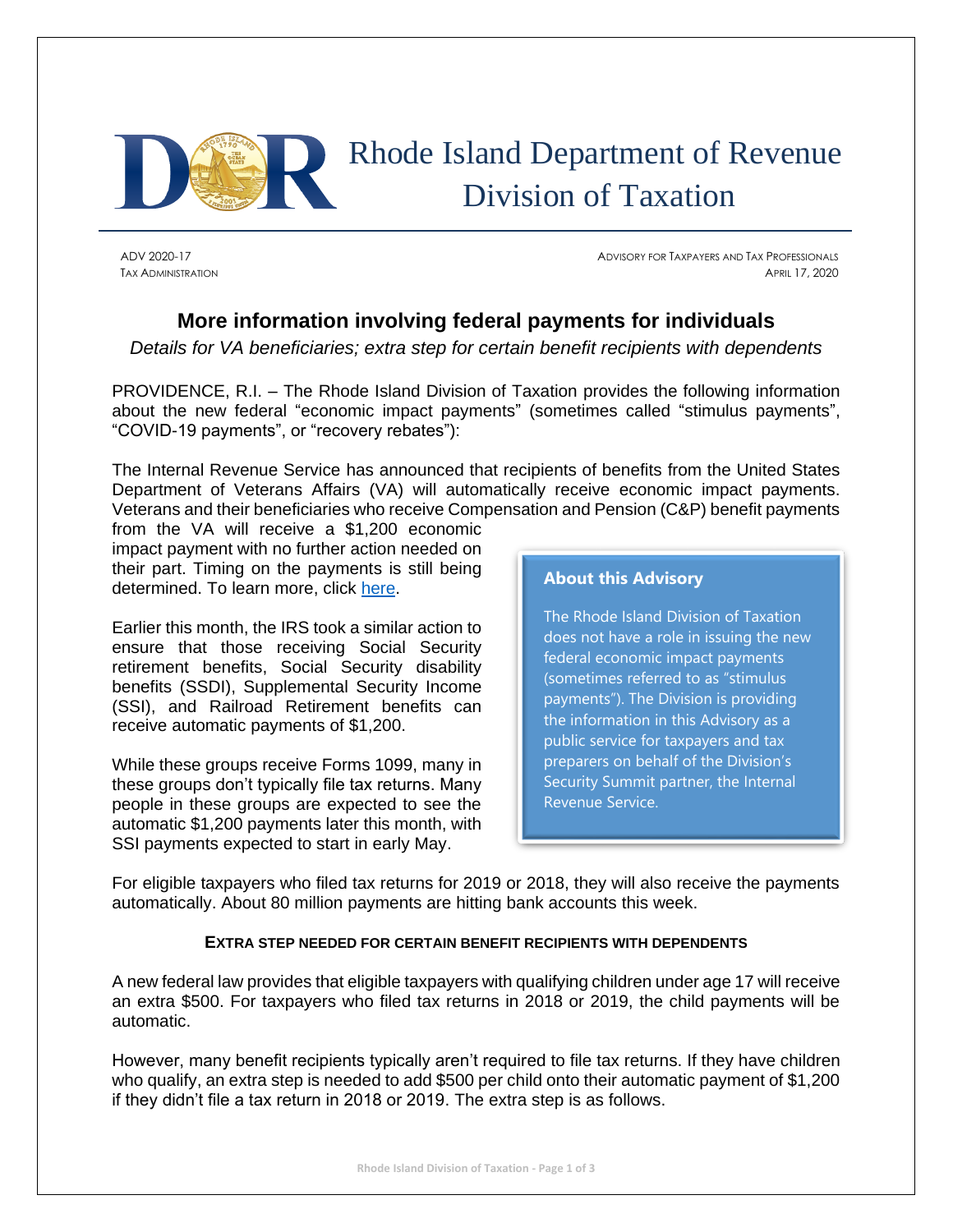For those who receive these benefits – including VA, Social Security retirement benefits, Social disability benefits, Railroad Retirement benefits, or SSI – *and* have a qualifying child, they can quickly register by using the following link on the IRS website:

#### <https://www.irs.gov/coronavirus/non-filers-enter-payment-info-here>

For those who can use this tool as soon as possible, they may be able to get earlier delivery of the child payments by having the child payments added to their automatic payments.

By quickly taking steps to enter information on the IRS website about them and their qualifying children, they can receive the \$500 per dependent child payment in addition to their \$1,200 individual payment.

If beneficiaries in these groups do not provide their information to the IRS soon, they will receive their \$500 per qualifying child at a later date, depending on when they complete the registration process.

The United States Treasury Department, not the VA, will make these automatic payments. Recipients will generally receive the automatic payments the way they receive their current benefits.

# **Note to taxpayers, preparers**

The information in this Advisory is summarized from IRS notices and releases and is not a complete representation of all notices and releases provided by the IRS. Furthermore, the U.S. Treasury and the IRS have been frequently revising and updating their information about the economic impact payments amid quickly changing events. For the most complete and up-to-date information, taxpayers and tax preparers are encouraged to check this IRS website: [www.irs.gov/coronavirus.](https://www.irs.gov/coronavirus)

For more information related to veterans and their beneficiaries who receive Compensation and Pension (C&P) benefit payments from the VA, use the following link: [https://www.va.gov/.](https://www.va.gov/)

## **FOR BENEFITS RECIPIENTS USING THE IRS.GOV NON-FILER TOOL AND GET MY PAYMENT TOOL**

The IRS recognizes that many non-tax filing beneficiaries have already begun using the ["Non-](https://www.irs.gov/coronavirus/non-filers-enter-payment-info-here)[Filers: Enter Payment Info"](https://www.irs.gov/coronavirus/non-filers-enter-payment-info-here) tool on the IRS website to provide basic personal information to receive their economic impact payment. There will be no interruption to payments being processed using that portal, and veterans with internet access are encouraged to continue providing information and track their economic impact payment through the "Get My Payments" tool on the IRS website.

General information about the economic impact payments is available on a special section of the IRS website: [https://www.irs.gov/coronavirus/economic-impact-payment-information-center.](https://www.irs.gov/coronavirus/economic-impact-payment-information-center)

## **WATCH OUT FOR SCAMS INVOLVING ECONOMIC IMPACT PAYMENTS**

The Rhode Island Division of Taxation, the IRS, and other partners in the Security Summit urge taxpayers to be on the lookout for scams related to the economic impact payments. To use the new app or get information, taxpayers should visit **IRS.gov.** People should watch out for scams using email, phone calls, or texts related to the payments. Be careful and cautious: The IRS will not send unsolicited electronic communications asking people to open attachments, visit a